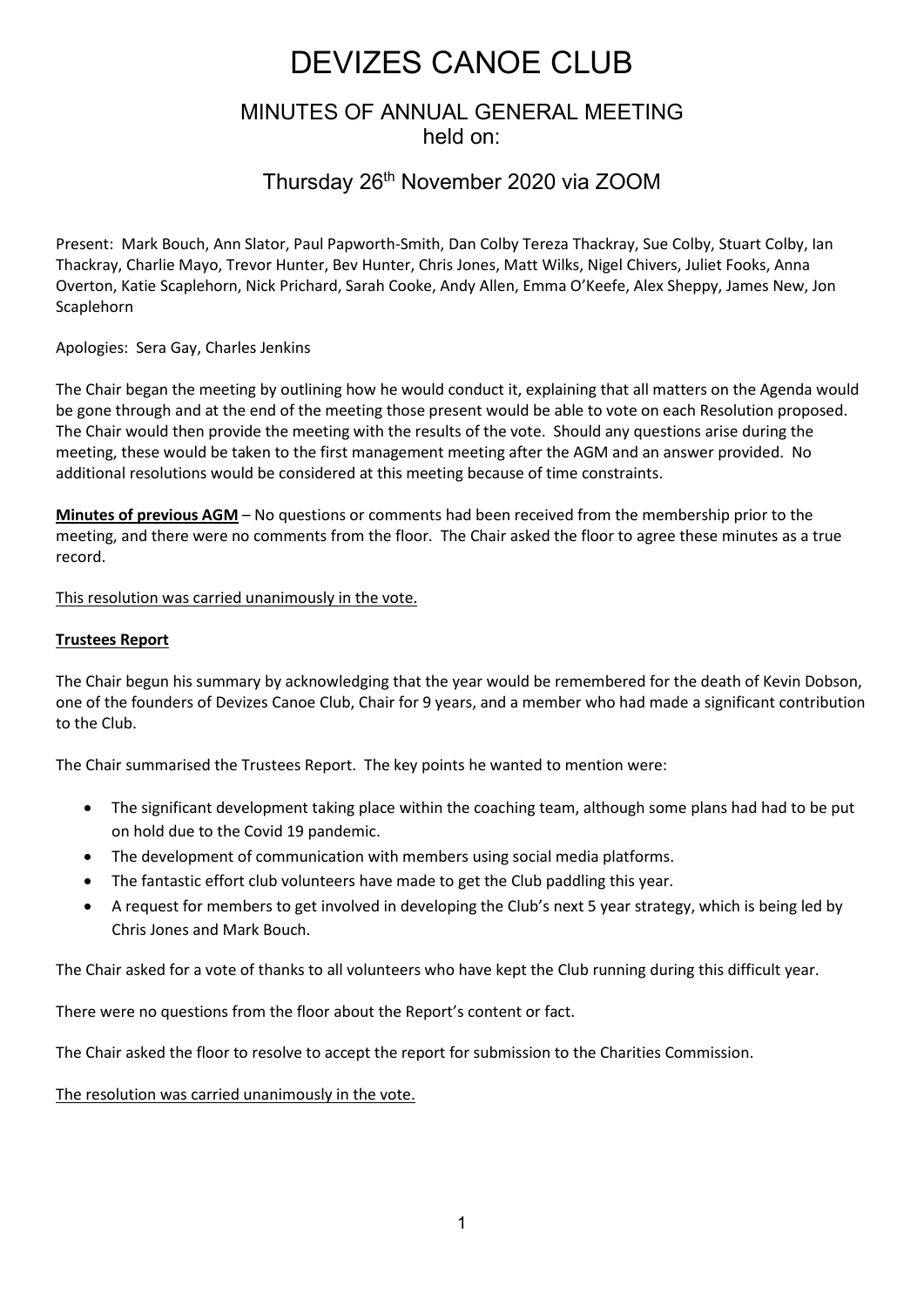#### **Retirement and Re-appointment of Trustees**

The Chair informed the meeting that to date the CIO Trustees did not meet to discuss Club matters, they delegated this to the Club Committee. However, with the significant developments within the Club the Chair has proposed that this change, and responsibilities are split between different groups to ease the running of the Club. As a result the Trustees will meet quarterly to discuss matters around governance, finance and Club strategy.

The Chair announced that Teresa Russ was standing down at a Trustee. She was a founding member of the Club and the Chair thanked her for all her work at the Club, most of which was behind the scenes.

Andy Allen was retiring as a Trustee but had agreed to stand again. He was re-appointed together with Paul Papworth-Smith, Juliet Fooks, Sue Colby, Ann Slator and Mark Bouch.

Chris Jones was elected as a new Trustee.

There were no questions from the floor regarding this matter.

#### The resolution was carried unanimously in the vote.

#### **Financial Report**

The Treasurer reported financially the Club had had a very good year. There was some tail end work on the premises still to be completed, but with equipment grants from the Lottery Fund and Wiltshire Council the Club had been able to invest in about £20,000 of new kit.

The Treasurer was also able to report that for the first six months of the 2020/21 year, heavily disrupted by the COVID-19 pandemic, had seen very little happening. However, the Club benefitted from 2 grants - £2,500 from Sport England, used for utilities, coaching and maintenance, and a £10,000 grant from Wiltshire Council – which was being utilised for additional cleaning and sanitising measures the Club was taking in order to be COVID secure.

In his view, the Treasurer reported the Club had a good pot to keep the Club going should membership in the following year drop.

The Chair had received a question from the membership regarding the deficit between coaching income and expenditure. The Treasurer confirmed the Club doesn't normally have one but due to the COVID-19 situation this year a small deficit has developed. In 2021 coaching fees will be adjusted to ensure expenditure and income are balanced.

There were no further questions so the Chair requested that the floor approve the 2018/19 set of accounts as circulated so they could be published with the Charities Commission.

#### The resolution was carried unanimously in the vote.

#### **Membership Fees**

The Chair asked that all present had received and read the proposal regarding membership fees circulated in advance of the meeting. All present had. The Chair had to then explain that at the last committee meeting prior to the AGM a small change had been made to Resolution 1, the proposed new membership fee structure which was that Adult membership would start at 23, Young Adult would be 18-22. This brings the Club's fee structure in line with our national governing body. The Chair also reported the committee had agreed to include a 50% concessionary rate for those in receipt of DLA and Universal Credit.

This resolution was carried unanimously in the vote.